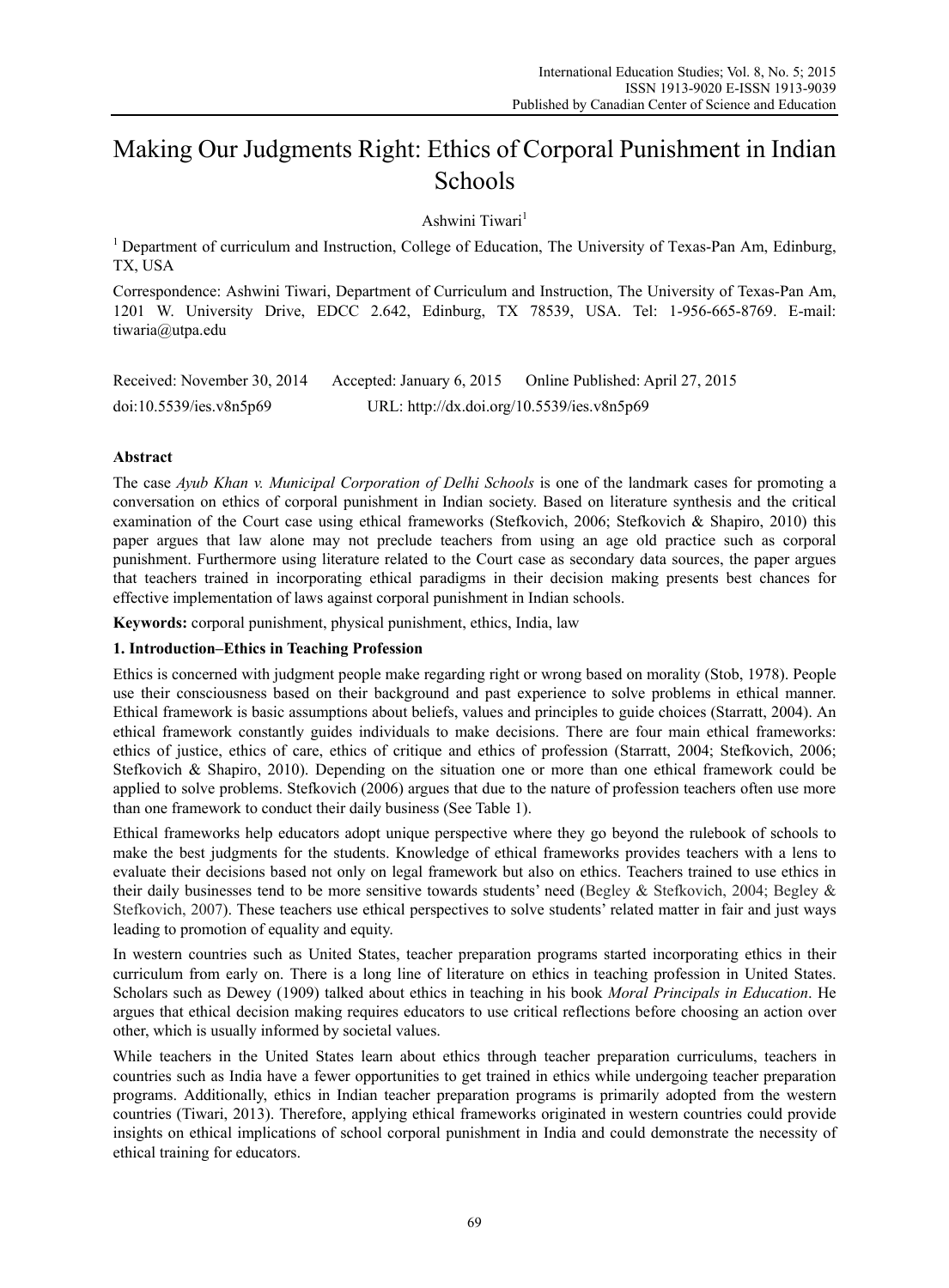| <b>Ethical Paradigms</b> | Description                                                                                                                                                                                                                                                                                                                                       |
|--------------------------|---------------------------------------------------------------------------------------------------------------------------------------------------------------------------------------------------------------------------------------------------------------------------------------------------------------------------------------------------|
| Ethics of Justice        | Ethics of justice focuses on fair treatment of all persons and it urges educators to look<br>to laws and public policies for ethical guidelines (Strike et.al, 2005; Furman 2004). An<br>educator operating under ethics of justice paradigm evaluate the school policies<br>keeping in mind the rights of the students and the school community. |
| Ethics of Care           | Ethics of care prompts educators to make moral decisions and requires educators to<br>use multiple voices in decision-making process (Shapiro & Stefkovich, 2010).<br>According to Gilligan (1982) interconnectedness between need, sensitivity and<br>peaceful conflict resolutions are core feature of care.                                    |
| Ethics of Critique       | Ethics of critique aims at awakening educators to inequalities in society to lead them to<br>development of options related to authority, voice, empowerment and privilege<br>(Shapiro & Stefkovich, 2010). Questions related to rules and their enforcement could<br>be asked through ethics of critique                                         |
| Ethics of Profession     | Ethics of profession is a dynamic process that requires development of personnel and<br>professional codes to make judgments and decisions (Shapiro & Stefkovich, 2010).<br>Educators have responsibilities towards teaching profession and thus society at large.                                                                                |

#### Table 1. Ethical paradigms at a glance

## **2. Method**

The Court case: Ayub Khan v. Delhi Municipal Corporation Schools, 2009

Shanno Khan–an 11 year old girl with learning difficulties from an elementary school ran by the Municipal Corporation of Delhi (MCD)—was asked by her teacher to memorize English alphabet as homework. The next day as a consequence for Shanno's inability to recite the alphabet, the teacher spanked Shanno and gave her a time-out outside the classroom (Samson, 2009). Later, Shanno fainted and became unconscious. Shanno was rushed to the hospital where she slipped into a comma and passed away on April 17, 2009. Shanno's parents lodged a police complaint against the teacher and later went to the Delhi High Court. The Delhi the Commission for Protection of Child Rights has been investigating the case on the directives of the Court. The final verdict on the case is still pending.

#### *2.1 Overview of Corporal Punishment in Indian Schools*

Corporal punishment has been widely practiced in India to discipline students for centuries. Teachers use corporal punishment to teach students to behave appropriately or perform high academically (Chiang & Shouse, 2011; Tiwari, 2014). According to Hindu mythology teachers are equated to god. In the ancient system of schooling, *Gurukul*, the students were sent to live with their teachers at a very young age. The parents usually relinquished their parental rights, turning over care of their children to the teachers. Additionally, parents gave rights to the teachers to discipline their children as required (Raj, 2011). Gradually the teachers gained a powerful status among the parents of *Gurukul* system of education. Although, the *Gurukul* system of education no longer exists, the belief that education could only be earned with hardships under strict teachers' discipline still persists in the Indian society.

Furthermore, wide acceptance of corporal punishment in Indian schools is reminiscent of colonial schooling system. The master-servant relationship, which characterized the socio-political oppression of colonial rule, was institutionalized in the schools and persists today (Raj, 2011). A majority of teachers in Indian public schools are from upper caste and discriminate toward students from lower caste (UNICEF, 2007). Different political parties use schools to promote their own agenda based on division of caste and language.

The political propaganda started in colonial India publicized that people who knew English were superior to those who did not know English is still widespread in Indian schools. Students are punished for their inability to converse in English. Students face corporal punishment in many cases because they could not converse with teachers in English.

According to a study done by National Council for Protection of Child Rights (NCPCR, 2011), 69% of the students attending Indian public school face corporal punishment. The report found that those students who come from minorities or low socio-economic status are more vulnerable to corporal punishment in schools.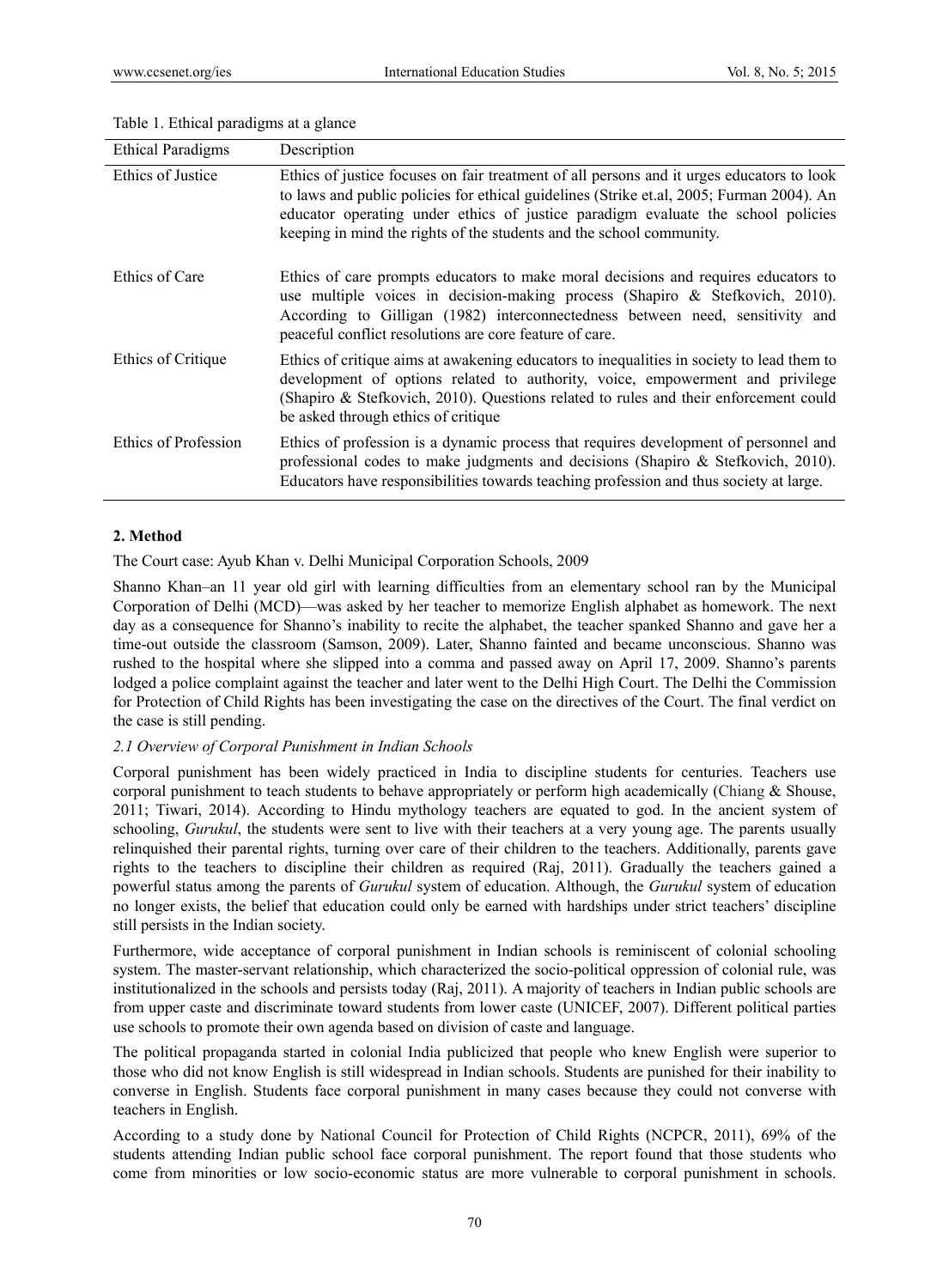Some of the commonest methods of corporal punishment are caning, spanking, slapping, physical discomfort to the body and discomfort caused by inappropriate body posture.

However, in last couple of decades, injuries or death of the students due to corporal punishment in schools has made this practice controversial. In 2000, the Supreme Court of India ruled that corporal punishment should be outlawed from the schools (Bhowmick, 2009). Almost after a decade, in 2009–the same year Shanno died–the government of India banned corporal punishment in schools through Right to Education Act (RTE). However, even with the judicial and legislative ban, the practice still continues (NCPCR, 2011).

## *2.2 Why Ethical Frameworks to Analyze the Case?*

Ethical framework guides an individual's values and beliefs related to right and wrong (Starratt, 2004). Employing ethical framework to the case on corporal punishment approaches issues through a way of thinking where jurisdiction is both legal and ethical. Additionally, it bridges the gap between social and educational conversations related to corporal punishment. Corporal punishment was made illegal at the time of the incident. However, clearly the law was ignored which is indicative of the fact the law alone could not bring change. Critics (e.g., Stefkovich, 2006; Walker, 1998) argued that conversations based on ethical frameworks present the best chance for a safe learning environment.

Shapiro and Stefkovich (2010) proposed that in educational settings multiple ethical paradigms should be used to solve issues related to students. Stefkovich (2006) stated that the best interest of students could be fulfilled only when educators approach problems with more than one ethical frameworks. In her book, *Best interest of the student: Applying ethical constructs to legal cases on education*, she mentions that multiple ethical frameworks have an overarching theme, which could help school stakeholders understand and solve complex problems (See Figure 1).

## **3. Results and Discussion**

Analysis of Ayub Khan v. MCD based on ethical frameworks

Ethics of justice, as it applied to the case, showed that the teacher treated Shanno unfairly in that she could have given Shanno extra time to learn English alphabet. Teachers have certain rights to enforce the homework polices. However, the social construct where ethics of justice originated clearly states that individuals have to give up certain rights for the good of society (Starratt, 1994, as cited in Stefkovich, 2006, p. 9). The teacher allowing Shanno to recite the alphabet at a later day could have depicted that she trusts her students, which is an essential foundation for effective teaching and learning.

As Stefkovich (2006) states, role of individual in relation to others take into account mutual expectation, trust, loyalty and concern (p. 10). The teacher has known the family for quite some time. The parents had been sending their three children to the school on a regular basis, which indicates that they were committed to the education of their children. Therefore, one could argue that the teacher could have called the parents to talk about Shanno's inability to recite alphabets.

One of the components of the ethics of care requires educators to include multiple voices in decision-making process to come to a conclusion (Stefkovich, 2006). The teacher decided to act with her own discretion by not involving any member of the family or school community showed her insensitivity towards the public school system, which is based on democratic values. The teacher could have asked herself: Is the student going to benefit from the action? Would she be hurt from the action? How would corporal punishment help the student? Is it going to help the society? The teacher's answers to these questions could have prompt her to take actions in accordance with the ethics of care.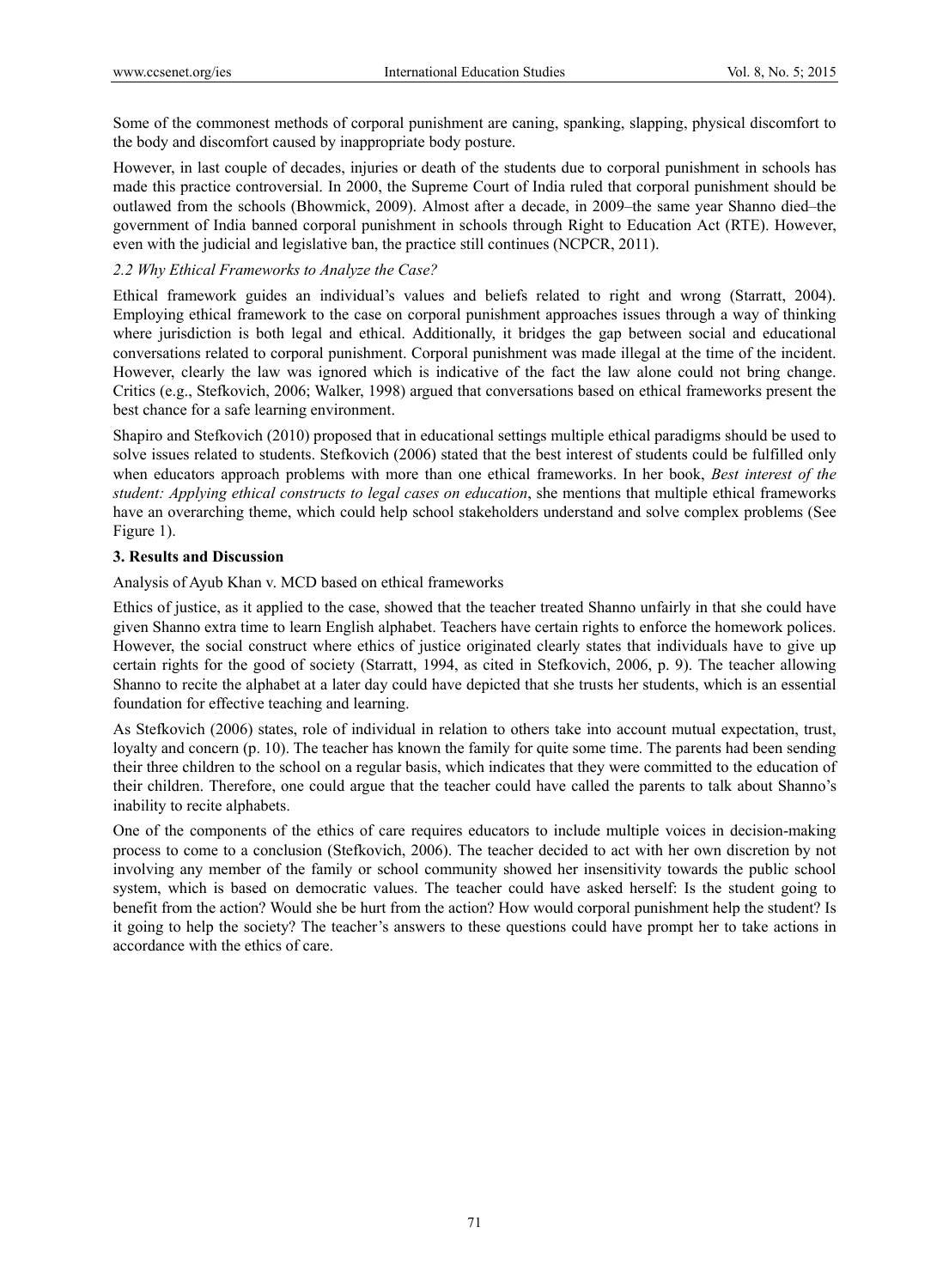

Figure 1. Ethical decision making in K-12 school settings

Ethics of care as it concerns the teacher shows that the teacher has showed little compassion towards Shanno. Shanno spent two hours in sun and repeatedly request for water (Bhowmick, 2009; Times News Network, 2009). However, she was not given permission to drink water. As Stefkovich (2006) quoted Nodding, "ethics of care assumes that human beings have intrinsic worth and emphasizes unconditional commitment to others". Perhaps, the teacher's refusal to allow Shanno to get water could lead students to believe that they were insignificant.

Applying the ethics of critique to the role of Municipal Corporation of Delhi (MCD) school board indicated that MCD has defended its status quo that a MCD employee could not harm a student. The MCD has maintained that teacher is not the cause of Shanno's death. They have said that the teacher used spanking and time-out to discipline the student but never neglected her. I is not clear if the school has a written guideline on student discipline. However, it is unlikely that they had a code of conduct or school discipline handbook (Tiwari, 2013). In such case how do they determine consequences of the student's misbehaviors?

Looking at the case with ethics of critique raised a question if the teacher has violated human rights by asking a student to stand in the sun and denying her to get water (Times News Network, 2009). One may argue that the teacher, who came from Majority Hindu religion, discriminated Shanno, who came from minority Muslim religion. Historically, students from lower caste and poor religious background have faced more corporal punishment in Indian public schools (UNICEF, 2009).

The critical theorist would ask who has made the rules and who is responsible for enforcing them (Stefkovich, 2006). It is not known from the secondary court documents if the school Shanno attended has a homework policy and if the teachers are required to enforce it. However, considering the fact that it a public school in Delhi, it is unlikely they have a written homework policy. If this is the case, then Shanno's request to give her another chance was clearly ignored. The critical theorist would argue that the use of the homework rule favors individual teachers. Teaching profession urge that teachers to understand their learners and context of the rule to make a decision to bring the positive changes (Dewey, 1909).

Ethics of profession as it applied to the case asked what the profession would expect of the teacher. Dewey (1909) argued that role of schools are to prepare students for the future. It is expected that teacher adopt a teaching style that brings the best in the students. Shapiro and Stefkovich (2010) suggested that the teacher, in addition to professional ethics, follow their personal codes of ethics build on personal values and experiences. The idea is that teachers' ethical values resonate with the moral aspects of teaching taking into considerations all attributing factors that affect the students (Furman, 2004).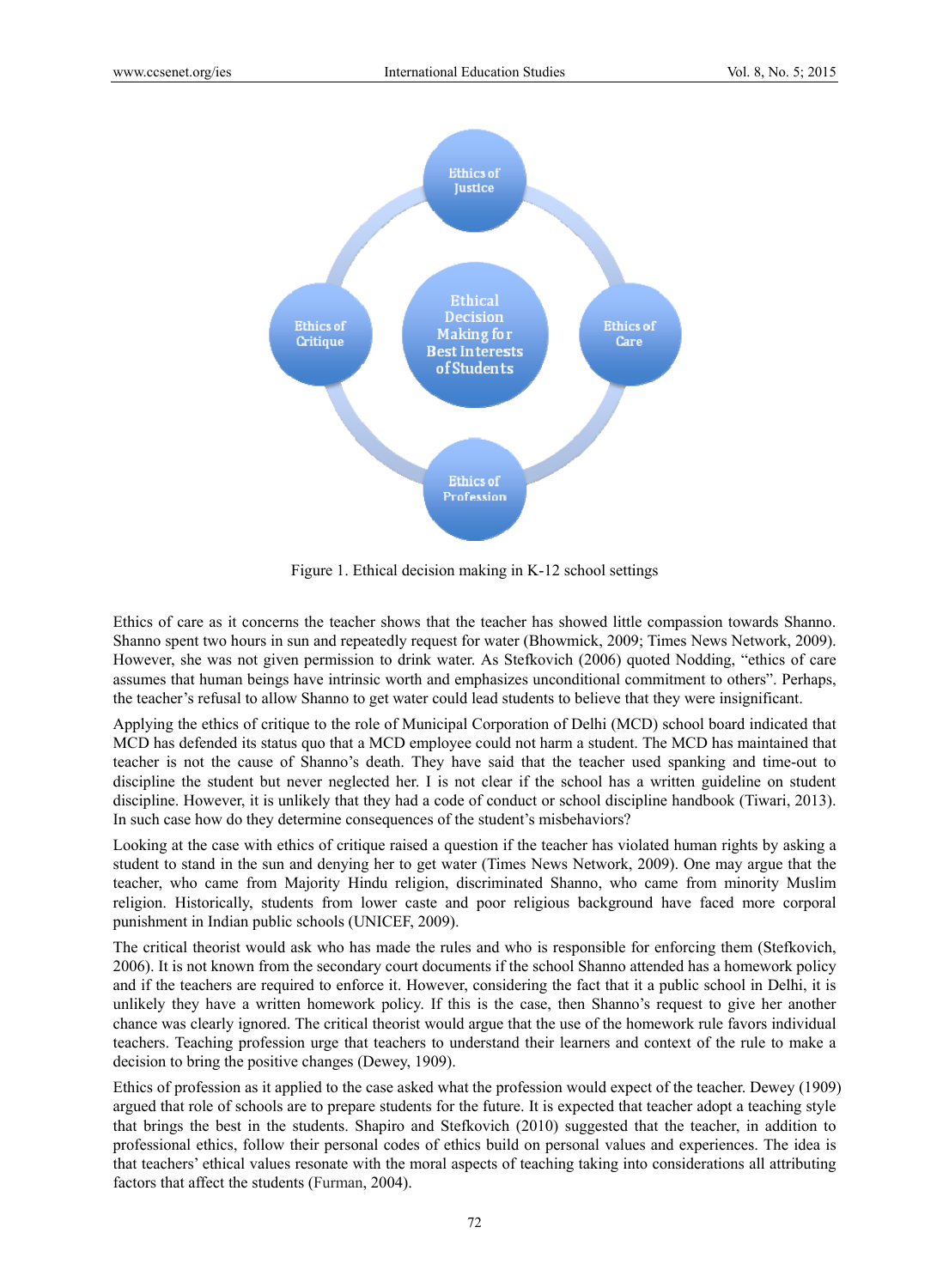Shanno was 11 years old, she attended second grade; she had learning issues (Samson, 2009; Times News Network, 2009; Tiwari, 2013). When a student face challenges with academic subject area, it becomes necessary for the teacher to seek intervention. Different modalities of learning help student who lag behind in academics (Shah et. al., 2014). However, in Shanno's case the teacher has adhered to a rigid curriculum, and followed stereotypic teaching methods. Asking children to recite alphabet letters may work with some students whereas, other students learn alphabets through different methods such as stories.

Teachers have a moral obligation to pay attention to the unique needs of the students (Shah et al., 2014; Starratt, 1994; Strike et al., 2005). Children's needs could be educational, psychological and familial. When applying ethics of profession teachers start to see if students have problems learning the subject and if they have an issue with schools, or the family problems are letting the student lag behind in the academics (Stefkovich, 2006).

#### **4. Conclusion**

Schools would not be able to provide opportunity for a safe learning environment to all students until teacher preparation programs in India incorporate ethics of corporal punishment in their curriculum. The ethical-moral dimension in the teacher preparation curriculum would convey principles of right and wrong, mutual respect to human beings, the manner in which a person should conduct oneself and value stands that guide such conduct (Greenfield, 1993; Begley & Stefkovich, 2004; Begley & Stefkovich, 2007; Stefkovich & Shapiro, 2010; Tiwari, 2014). The teaching profession requires teachers to take into consideration all attributing factors that affect students; only then we can take right decisions in the best interest of students. Legislations such as Indian RTE Act, which prohibits corporal punishment in schools, combined with guidelines to promote teaching based on ethical and moral principles presents the best chances for safe learning environment.

India is a collective society where individual interests are outweighed by community interest. It is a general tendency among Indian parents to accept corporal punishment as a right provided to schools to educate their children. Therefore, it is imperative that teachers learn about ethics of corporal punishment to make their decision in the best interest of students (Raj, 2011; Tiwari, 2013). Despite the ban corporal punishment has not been eliminated from Indian schools, which indicates that law alone is not enough. There is a need to begin a conversation based on ethics of corporal punishment.

The teachers are authorities in the classrooms and thus it's their moral obligation to act ethically and rationally with respect for the rights of students. Based on literature synthesis of secondary data this paper conforms thatteachers who have received training in ethics are more likely to teach students about their rights, duties and responsibilities (Shapiro, & Stefkovich, 2010; Stefkovich, 2006; Starratt, 1994; Tiwari, 2014). It is likely that empowering the students by making them aware about their rights could make a difference in their educational process and create safe learning environments.

#### **References**

- Begley, P. T., & Stefkovich, J. (2007). Integrating values and ethics into post secondary teaching for leadership development: Principles, concepts, and strategies. *Journal of Educational Administration*, *45*(4), 398-412.
- Begley, P. T., & Stefkovich, J. A. (2004). Introduction: Education, ethics, and the "cult of efficiency": Implications for values and leadership. *Journal of Educational Administration, 42*(2), 132-136.
- Bhowmick, N. (2009, May 2). Why India's Teachers Do Not Spare the Rod. *Time*. Retrieved from http://www.time.com/time/world/article/0,8599,1895495,00.html
- Chiang, Y. C., & Shouse, R. C. (2011). Taiwan's Ban on Corporal punishment: Teachers' perceptions of impact and meaning. *International Journal for Educational Reform, 20*(2), 111-131.
- Dewey, J. (1909). *Moral principles in education*. Boston: Houghton Mifflin.
- Furman, G. C. (2004). The ethic of community. *Journal of educational administration, 42*(2), 215-235.
- Greenfield, W. D. (1993). Articulating values and ethics in administrator preparation. *Educational administration in a pluralistic society*, 267-287.
- National commission for protection of child rights (NCPCR). (2011). *Eliminating corporal punishments in schools*. Retrieved from http://ncpcr.gov.in/index1.php?lang=1&level=1&&sublinkid=113&lid=300
- Raj, L. (2011). Understanding corporal punishment in India. *Career Educator: An Interdisciplinary Education Journal, 1*(1), 3-18.
- Samson, M. (2009). Under the Shadow of Shannon's Death. *Economic and Political Weekly*, 13-15.
- Shah, R., Das, A., Desai, I., & Tiwari, A. (2014). Teachers' concerns about inclusive education in Ahmedabad,